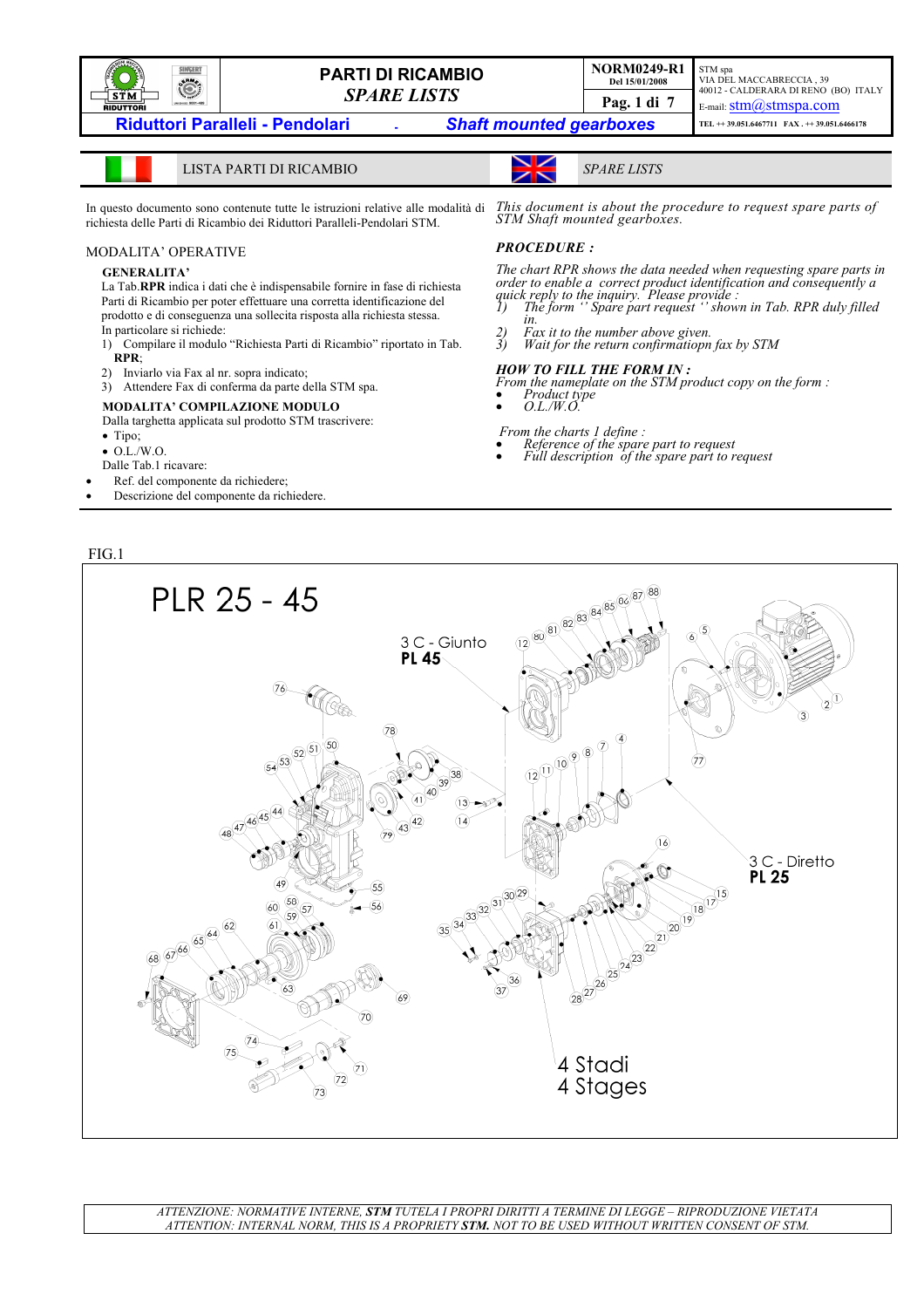

## TAB.1 (CON RIFERIMENTO A FIG.1)

| <b>ITEM</b>    | <b>DESCRIZIONE (1)</b>            | <b>DESCRIPTION (GB)</b>                   | <b>DESIGNATION (F)</b>              | <b>BEZEICHNUNG (D)</b>                 | <b>DENOMINACION (E)</b>                          |
|----------------|-----------------------------------|-------------------------------------------|-------------------------------------|----------------------------------------|--------------------------------------------------|
| 1              | <b>DADO</b>                       | <b>NUT</b>                                | <b>ECROU</b>                        | <b>MUTTER</b>                          | <b>TUERCA</b>                                    |
| $\overline{2}$ | <b>GROWER</b>                     | <b>SPRING WASHER</b>                      | RONDELLE FREIN                      | <b>FEDERRING</b>                       | <b>GROWER</b>                                    |
| 3              | <b>MOTORE ELETTRICO</b>           | ELECTRIC MOTOR                            | <b>MOTEUR ELECTRIQUE</b>            | <b>ELEKTROMOTOR</b>                    | <b>MOTOR ELECTRICO</b>                           |
| 4              | <b>ANELLO DI TENUTA</b>           | OILSEAL                                   | <b>JOINT D'ETANCHEITE</b>           | ÖLDICHTRING                            | ANILLO DE RETEN                                  |
| 5              | <b>VITE DI FISSAGGIO</b>          | <b>SCREW</b>                              | <b>VIS</b>                          | <b>BEFESTIGUNGSSCHRAUBE</b>            | TORNILLO DE SUJECION                             |
| 6              | <b>FLANGIA PAM</b>                | <b>MOTORFLANGE</b>                        | <b>BRIDE MOTEUR</b>                 | <b>MOTOR FLANSCH</b>                   | <b>BRIDA PAM</b>                                 |
| $\overline{7}$ | <b>GUARNIZIONE</b>                | <b>GASKET</b>                             | <b>JOINT PAPIER</b>                 | <b>DICHTUNG</b>                        | <b>JUNTA</b>                                     |
| 8              | <b>CUSCINETTO</b>                 | <b>BEARING</b>                            | <b>ROULEMENT</b>                    | WÄLZLAGER                              | <b>RODAMIENTO</b>                                |
| 9              | <b>MANICOTTO</b>                  | <b>INPUT SHAFT IEC</b>                    | <b>MANCHON</b>                      | ANTRIEBSWELLE IEC                      | <b>MANGUITO</b>                                  |
| 10             | <b>CUSCINETTO</b>                 | <b>BEARING</b>                            | <b>ROULEMENT</b>                    | WÄLZLAGER                              | <b>RODAMIENTO</b>                                |
| 11             | <b>VITE DI FISSAGGIO</b>          | <b>SCREW</b>                              | <b>VIS</b>                          | <b>BEFESTIGUNGSSCHRAUBE</b>            | TORNILLO DE SUJECION                             |
| 12             | <b>SUPPORTO FLAM</b>              | <b>IEC FLANGE INPUT</b><br><b>SUPPORT</b> | SUPPORT BRIDE MOTEUR                | AUFNAHME ANTRIEB IEC<br><b>FLANSCH</b> | <b>SOPORTE FLAM</b>                              |
| 13             | PIGNONE CILINDRICO<br>ELIC.       | <b>HELICAL PIGNION</b>                    | PIGNON CYL.<br><b>HELYCOIDAL</b>    | RITZEL (STIRNRAD)                      | PIÑON CILINDRICO HELIC.                          |
| 14             | <b>O-RING</b>                     |                                           |                                     |                                        |                                                  |
| 15             | <b>ANELLO DI TENUTA</b>           | OILSEAL                                   | <b>JOINT D'ETANCHEITE</b>           | ÖLDICHTRING                            | ANILLO DE RETEN                                  |
| 16             | <b>VITE DI FISSAGGIO</b>          | <b>SCREW</b>                              | <b>VIS</b>                          | <b>BEFESTIGUNGSSCHRAUBE</b>            | TORNILLO DE SUJECION                             |
| 17             | <b>DADO</b>                       | <b>NUT</b>                                | <b>ECROU</b>                        | <b>MUTTER</b>                          | <b>TUERCA</b>                                    |
| 18             | <b>GROWER</b>                     | <b>SPRING WASHER</b>                      | RONDELLE FREIN                      | <b>FEDERRING</b>                       | <b>GROWER</b>                                    |
| 19             | <b>VITE DI FISSAGGIO</b>          | <b>SCREW</b>                              | <b>VIS</b>                          | <b>BEFESTIGUNGSSCHRAUBE</b>            | TORNILLO DE SUJECION                             |
| 20             | <b>FLANGIA PAM</b>                | <b>MOTORFLANGE</b>                        | <b>BRIDE MOTEUR</b>                 | <b>MOTOR FLANSCH</b>                   | <b>BRIDA PAM</b>                                 |
| 21             | <b>GUARNIZIONE</b>                | <b>GASKET</b>                             | <b>JOINT PAPIER</b>                 | <b>DICHTUNG</b>                        | <b>JUNTA</b>                                     |
| 22             | <b>SEEGER</b>                     | <b>CIRCLIP</b>                            | <b>CIRCLIP</b>                      | SICHERUNGSRING                         | <b>SEEGER</b>                                    |
| 23             | <b>RASAMENTO</b>                  | <b>SHIM</b>                               | CALE                                | <b>EINSTELLSCHEIBE</b>                 | <b>ESPESOR</b>                                   |
| 24             | <b>CUSCINETTO</b>                 | <b>BEARING</b>                            | <b>ROULEMENT</b>                    | WÄLZLAGER                              | <b>RODAMIENTO</b>                                |
| 25             | <b>MANICOTTO</b>                  | <b>INPUT SHAFT IEC</b>                    | <b>MANCHON</b>                      | ANTRIEBSWELLE IEC                      | <b>MANGUITO</b>                                  |
| 26             | O-RING                            |                                           |                                     |                                        |                                                  |
| 27             | PIGNONE CILINDRICO<br>ELIC.       | <b>HELICAL PIGNION</b>                    | PIGNON CYL.<br><b>HELYCOIDAL</b>    | RITZEL (STIRNRAD)                      | PIÑON CILINDRICO HELIC.                          |
| 28             | <b>SUPPORTO FLAM</b>              | <b>IEC FLANGE INPUT</b><br><b>SUPPORT</b> | SUPPORT BRIDE MOTEUR                | AUFNAHME ANTRIEB IEC<br><b>FLANSCH</b> | <b>SOPORTE FLAM</b>                              |
| 29             | VITE DI FISSAGGIO                 | <b>SCREW</b>                              | <b>VIS</b>                          | <b>BEFESTIGUNGSSCHRAUBE</b>            | <b>TORNILLO DE SUJECION</b>                      |
| 30             | <b>CUSCINETTO</b>                 | <b>BEARING</b>                            | <b>ROULEMENT</b>                    | WÄLZLAGER                              | <b>RODAMIENTO</b>                                |
| 31             | <b>CORONA CILINDRICA</b><br>ELIC. | <b>HELICAL WHEEL</b>                      | ROUE CYLINDR.<br><b>HELICOIDALE</b> | ZAHNRAD (STIRNRAD)                     | <b>ENGRANAJE CILINDRICO</b><br><b>HELICOIDAL</b> |
| 32             | <b>CUSCINETTO</b>                 | <b>BEARING</b>                            | <b>ROULEMENT</b>                    | WÄLZLAGER                              | <b>RODAMIENTO</b>                                |
| 33             | PIGNONE CILINDRICO<br>ELIC.       | <b>HELICAL PIGNION</b>                    | PIGNON CYL.<br>HELYCOIDAL           | RITZEL (STIRNRAD)                      | PIÑON CILINDRICO HELIC.                          |
| 34             | <b>GROWER</b>                     | <b>SPRING WASHER</b>                      | RONDELLE FREIN                      | <b>FEDERRING</b>                       | <b>GROWER</b>                                    |
| 35             | <b>VITE DI FISSAGGIO</b>          | <b>SCREW</b>                              | <b>VIS</b>                          | <b>BEFESTIGUNGSSCHRAUBE</b>            | TORNILLO DE SUJECION                             |
| 36             | <b>GROWER</b>                     | <b>SPRING WASHER</b>                      | RONDELLE FREIN                      | <b>FEDERRING</b>                       | <b>GROWER</b>                                    |
| 37             | <b>VITE DI FISSAGGIO</b>          | <b>SCREW</b>                              | <b>VIS</b>                          | <b>BEFESTIGUNGSSCHRAUBE</b>            | TORNILLO DE SUJECION                             |
| 38             | <b>CUSCINETTO</b>                 | <b>BEARING</b>                            | <b>ROULEMENT</b>                    | WÄLZLAGER                              | <b>RODAMIENTO</b>                                |
| 39             | <b>CORONA CILINDRICA</b><br>ELIC. | <b>HELICAL WHEEL</b>                      | ROUE CYLINDR.<br><b>HELICOIDALE</b> | ZAHNRAD (STIRNRAD)                     | ENGRANAJE CILINDRICO<br><b>HELICOIDAL</b>        |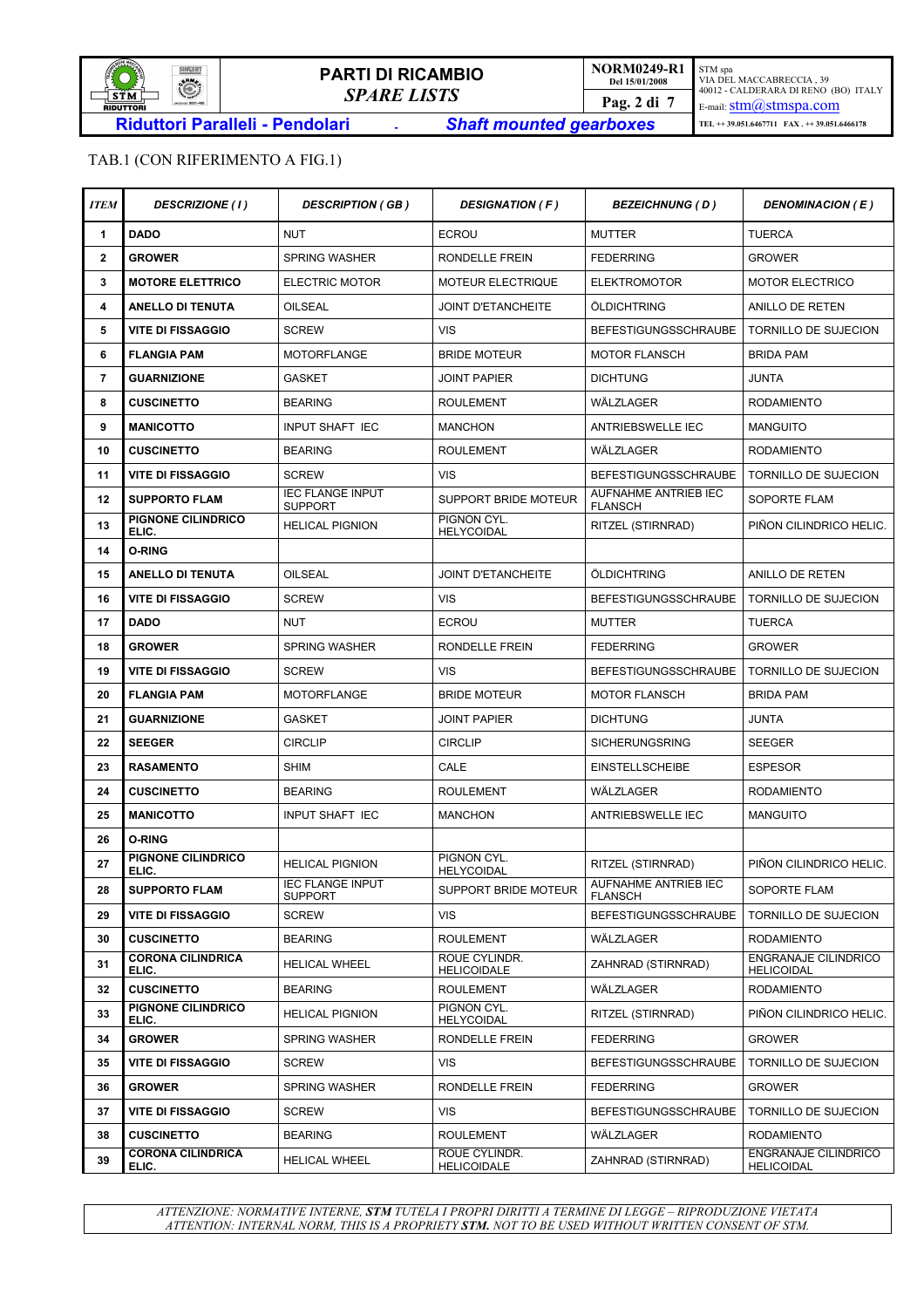

# **PARTI DI RICAMBIO**  *SPARE LISTS* **RIGHTLERIGE RESEART DI RICAMBIO**<br> **RIGUITORI -** *SPARE LISTS*<br>
Riduttori Paralleli - Pendolari - *Shaft mounted gearboxes*

**NORM0249-R1 Del 15/01/2008**  STM spa VIA DEL MACCABRECCIA , 39 40012 - CALDERARA DI RENO (BO) ITALY E-mail: **stm**@stmspa.com **TEL ++ 39.051.6467711 FAX . ++ 39.051.6466178 Pag. 3 di 7** 

| <b>ITEM</b> | <b>DESCRIZIONE (1)</b>                     | <b>DESCRIPTION (GB)</b>                   | <b>DESIGNATION (F)</b>                 | <b>BEZEICHNUNG (D)</b>                  | <b>DENOMINACION (E)</b>                          |
|-------------|--------------------------------------------|-------------------------------------------|----------------------------------------|-----------------------------------------|--------------------------------------------------|
| 40          | PIGNONE CILINDRICO<br>ELIC.                | <b>HELICAL PIGNION</b>                    | PIGNON CYL.<br><b>HELYCOIDAL</b>       | RITZEL (STIRNRAD)                       | PIÑON CILINDRICO HELIC.                          |
| 41          | <b>CUSCINETTO</b>                          | <b>BEARING</b>                            | <b>ROULEMENT</b>                       | WÄLZLAGER                               | <b>RODAMIENTO</b>                                |
| 42          | <b>SEEGER</b>                              | <b>CIRCLIP</b>                            | <b>CIRCLIP</b>                         | <b>SICHERUNGSRING</b>                   | <b>SEEGER</b>                                    |
| 43          | <b>CORONA CILINDRICA</b><br>ELIC.          | <b>HELICAL WHEEL</b>                      | ROUE CYLINDR.<br>HELICOIDALE           | ZAHNRAD (STIRNRAD)                      | <b>ENGRANAJE CILINDRICO</b><br><b>HELICOIDAL</b> |
| 44          | <b>CUSCINETTO</b>                          | <b>BEARING</b>                            | <b>ROULEMENT</b>                       | WÄLZLAGER                               | <b>RODAMIENTO</b>                                |
| 45          | PIGNONE CILINDRICO<br>ELIC.                | <b>HELICAL PIGNION</b>                    | PIGNON CYL.<br>HELYCOIDAL              | RITZEL (STIRNRAD)                       | PIÑON CILINDRICO HELIC.                          |
| 46          | <b>CUSCINETTO</b>                          | <b>BEARING</b>                            | <b>ROULEMENT</b>                       | WÄLZLAGER                               | <b>RODAMIENTO</b>                                |
| 47          | <b>SEEGER</b>                              | <b>CIRCLIP</b>                            | <b>CIRCLIP</b>                         | <b>SICHERUNGSRING</b>                   | <b>SEEGER</b>                                    |
| 48          | <b>COPERCHIO IN GOMMA</b>                  | <b>RUBBER CAP</b>                         | <b>BOUCHON EN</b><br>CAOUTCHOUC        | <b>GUMMIDECKEL</b>                      | <b>TAPA DE GOMA</b>                              |
| 49          | <b>LINGUETTA</b>                           | <b>KEY</b>                                | <b>CLAVETTE</b>                        | <b>PASSFEDER</b>                        | <b>CHAVETA</b>                                   |
| 50          | <b>GUARNIZIONE</b>                         | <b>GASKET</b>                             | <b>JOINT PAPIER</b>                    | <b>DICHTUNG</b>                         | <b>JUNTA</b>                                     |
| 51          | <b>CORPO</b>                               | <b>GEARCASE</b>                           | <b>CARTER</b>                          | GEHÄUSE                                 | <b>CAJA</b>                                      |
| 52          | <b>TARGHETTA</b>                           | <b>TYPE PLATE</b>                         | <b>PLAQUETTE</b>                       | <b>TYPENSCHILD</b>                      | <b>ETIQUETA</b>                                  |
| 53          | <b>GUARNIZIONE</b>                         | <b>GASKET</b>                             | <b>JOINT PAPIER</b>                    | <b>DICHTUNG</b>                         | <b>JUNTA</b>                                     |
| 54          | <b>TAPPO</b>                               | <b>PLUG</b>                               | <b>BOUCHON</b>                         | <b>VERSCHLUSS</b>                       | <b>TAPON</b>                                     |
| 55          | <b>COPERCHIO</b>                           | COVER                                     | <b>COUVERCLE</b>                       | <b>DECKEL</b>                           | <b>TAPA</b>                                      |
| 56          | <b>VITE DI FISSAGGIO</b>                   | <b>SCREW</b>                              | VIS                                    | <b>BEFESTIGUNGSSCHRAUBE</b>             | <b>TORNILLO DE SUJECION</b>                      |
| 57          | ANELLO DI TENUTA                           | OILSEAL                                   | <b>JOINT D'ETANCHEITE</b>              | ÖLDICHTRING                             | ANILLO DE RETEN                                  |
| 58          | <b>SEEGER</b>                              | <b>CIRCLIP</b>                            | <b>CIRCLIP</b>                         | <b>SICHERUNGSRING</b>                   | <b>SEEGER</b>                                    |
| 59          | <b>CUSCINETTO</b>                          | <b>BEARING</b>                            | <b>ROULEMENT</b>                       | WÄLZLAGER                               | <b>RODAMIENTO</b>                                |
| 60          | <b>SEEGER</b>                              | <b>CIRCLIP</b>                            | <b>CIRCLIP</b>                         | <b>SICHERUNGSRING</b>                   | <b>SEEGER</b>                                    |
| 61          | <b>CORONA CILINDRICA</b><br>ELIC.          | <b>HELICAL WHEEL</b>                      | ROUE CYLINDR.<br>HELICOIDALE           | ZAHNRAD (STIRNRAD)                      | <b>ENGRANAJE CILINDRICO</b><br><b>HELICOIDAL</b> |
| 62          | <b>ALBERO USCITA</b>                       | <b>OUTPUT SHAFT</b>                       | ARBRE SORTIE                           | <b>ABTRIEBSWELLE</b>                    | <b>EJE SALIDA</b>                                |
| 63          | <b>LINGUETTA</b>                           | <b>KEY</b>                                | <b>CLAVETTE</b>                        | <b>PASSFEDER</b>                        | <b>CHAVETA</b>                                   |
| 64          | <b>CUSCINETTO</b>                          | <b>BEARING</b>                            | <b>ROULEMENT</b>                       | WÄLZLAGER                               | <b>RODAMIENTO</b>                                |
| 65          | <b>SEEGER</b>                              | <b>CIRCLIP</b>                            | <b>CIRCLIP</b>                         | <b>SICHERUNGSRING</b>                   | <b>SEEGER</b>                                    |
| 66          | <b>ANELLO DI TENUTA</b>                    | <b>OILSEAL</b>                            | <b>JOINT D'ETANCHEITE</b>              | ÖLDICHTRING                             | ANILLO DE RETEN                                  |
| 67          | <b>FL BASE</b>                             | FL OUTPUT FLANGE                          | BRIDE DE SORTIE                        | <b>ABTRIEBSFLANSCH FL</b>               | <b>BRIDA BASE</b>                                |
| 68          | <b>VITE DI FISSAGGIO</b>                   | <b>SCREW</b>                              | VIS                                    | BEFESTIGUNGSSCHRAUBE                    | TORNILLO DE SUJECION                             |
| 69          | <b>CALETTATORE</b>                         | <b>SHRINK DISC</b>                        | FRETTE DE SERRAGE                      | <b>SCHRUMPFSCHEIBE</b>                  | <b>EMPALMADOR</b>                                |
| 70          | <b>ALBERO USCITA</b><br><b>CALETTATORE</b> | <b>OUTPUT SHAFT SHRINK</b><br><b>DISC</b> | <b>ARBRE LENT FRETTE DE</b><br>SERRAGE | <b>ABTRIEBSWELLE</b><br>SCHRUMPFSCHEIBE | EJE SALIDA CON<br><b>EMPALMADOR</b>              |
| 71          | <b>VITE DI FISSAGGIO</b>                   | <b>SCREW</b>                              | <b>VIS</b>                             | BEFESTIGUNGSSCHRAUBE                    | <b>TORNILLO DE SUJECION</b>                      |
| 72          | <b>RONDELLA</b>                            | WASHER                                    | <b>RONDELLE</b>                        | <b>UNTERLEGSCHEIBE</b>                  | ARANDELA                                         |
| 73          | <b>ALBERO LENTO</b>                        | <b>OUTPUT SHAFT</b>                       | ARBRE PV SIMPLE                        | ABTRIEBSWELLE                           | EJE DE SALIDA                                    |
| 74          | <b>LINGUETTA</b>                           | KEY                                       | <b>CLAVETTE</b>                        | PASSFEDER                               | CHAVETA                                          |
| 75          | <b>LINGUETTA</b>                           | KEY                                       | <b>CLAVETTE</b>                        | PASSFEDER                               | CHAVETA                                          |
| 76          | <b>ANTIVIBRANTE</b>                        |                                           |                                        |                                         |                                                  |
| 77          | VITE DI FISSAGGIO                          | <b>SCREW</b>                              | VIS                                    | BEFESTIGUNGSSCHRAUBE                    | TORNILLO DE SUJECION                             |
| 78          | <b>LINGUETTA</b>                           | KEY                                       | <b>CLAVETTE</b>                        | PASSFEDER                               | CHAVETA                                          |
| 79          | <b>DISTANZIALE</b>                         | <b>SPACER RING</b>                        | <b>ENTRETOISE</b>                      | <b>DISTANZSCHEIBE</b>                   | <b>ESPACIADOR</b>                                |
| 80          | <b>CUSCINETTO</b>                          | <b>BEARING</b>                            | ROULEMENT                              | WÄLZLAGER                               | RODAMIENTO                                       |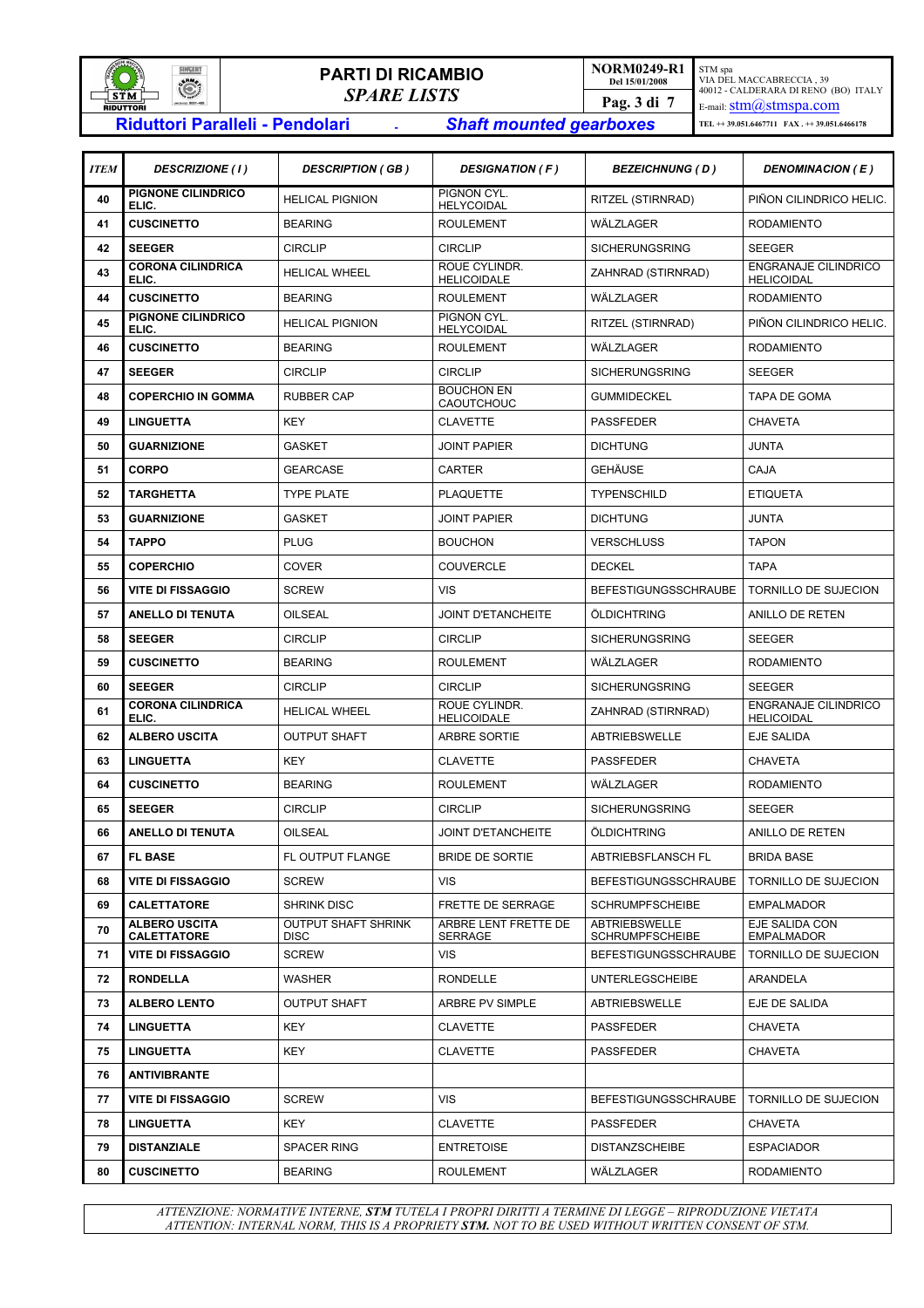| <b>SONIALCE</b><br><b>SINGERT</b><br>C<br>$ \sim$ $\sim$ | <b>PARTI DI RICAMBIO</b>                                                 | <b>NORM0249-R1</b><br>Del 15/01/2008 | STM spa<br>VIA DEL MACCABRECCIA, 39<br>40012 - CALDERARA DI RENO (BO) ITALY |
|----------------------------------------------------------|--------------------------------------------------------------------------|--------------------------------------|-----------------------------------------------------------------------------|
| <b>STM</b><br>ue (x so 9001-489)<br><b>RIDUTTORI</b>     | <b>SPARE LISTS</b>                                                       | Pag. 4 di 7                          | E-mail: $stim(a)$ stmspa.com                                                |
|                                                          | <b>Riduttori Paralleli - Pendolari</b><br><b>Shaft mounted gearboxes</b> |                                      | TEL $\leftrightarrow$ 39.051.6467711 FAX + + 39.051.6466178                 |

| <b>ITEM</b> | <b>DESCRIZIONE</b> (1)    | <b>DESCRIPTION (GB)</b>                       | <b>DESIGNATION (F)</b> | <b>BEZEICHNUNG (D)</b> | DENOMINACION (E)  |
|-------------|---------------------------|-----------------------------------------------|------------------------|------------------------|-------------------|
| 81          | <b>MANICOTTO X GIUNTO</b> | <b>INPUT SHAFT IEC FOR</b><br><b>COUPLING</b> |                        |                        |                   |
| 82          | <b>ANELLO</b>             | <b>RING</b>                                   | <b>BAGUE</b>           | <b>RING</b>            | ANILLO            |
| 83          | <b>ANELLO DI TENUTA</b>   | OILSEAL                                       | JOINT D'ETANCHEITE     | ÖLDICHTRING            | ANILLO DE RETEN   |
| 84          | <b>SEEGER</b>             | <b>CIRCLIP</b>                                | <b>CIRCLIP</b>         | <b>SICHERUNGSRING</b>  | <b>SEEGER</b>     |
| 85          | <b>CUSCINETTO</b>         | <b>BEARING</b>                                | <b>ROULEMENT</b>       | WÄLZLAGER              | <b>RODAMIENTO</b> |
| 86          | <b>DISTANZIALE</b>        | <b>SPACER RING</b>                            | <b>ENTRETOISE</b>      | <b>DISTANZSCHEIBE</b>  | <b>ESPACIADOR</b> |
| 87          | <b>GIUNTO</b>             | <b>COUPLING</b>                               | JOINT D'ACCOUPLEMENT   | <b>KUPPLUNG</b>        | <b>ACOPLE</b>     |
| 88          | <b>LINGUETTA</b>          | <b>KEY</b>                                    | <b>CLAVETTE</b>        | <b>PASSFEDER</b>       | <b>CHAVETA</b>    |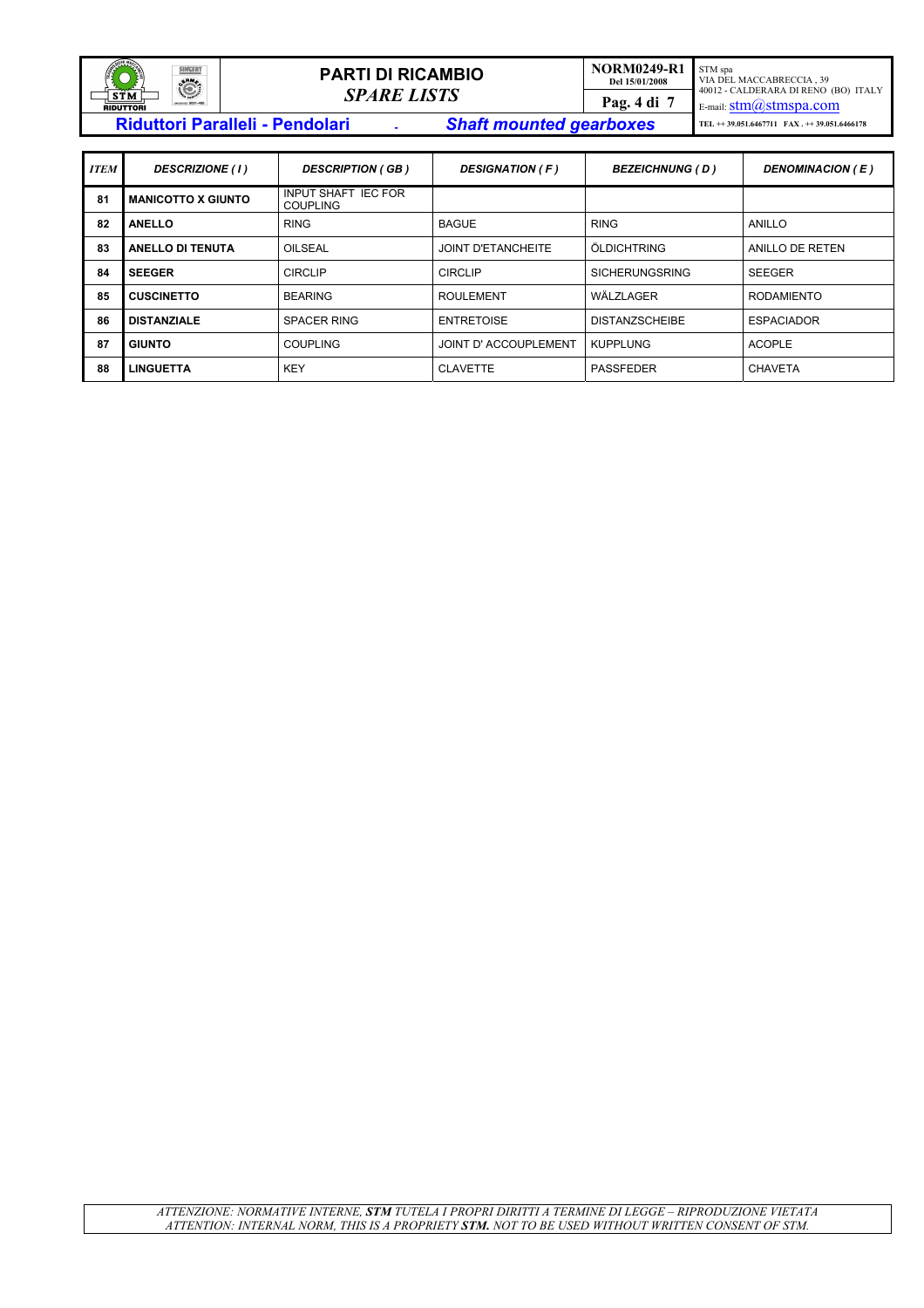

FIG.2



## TAB.2 (CON RIFERIMENTO A FIG.2)

| <b>ITEM</b>  | <b>DESCRIZIONE (1)</b>                     | <b>DESCRIPTION (GB)</b>                 | <b>DESIGNATION (F)</b>              | <b>BEZEICHNUNG (D)</b>                       | DENOMINACION (E)                   |
|--------------|--------------------------------------------|-----------------------------------------|-------------------------------------|----------------------------------------------|------------------------------------|
| 1            | <b>ANELLO DI TENUTA</b>                    | OILSEAL                                 | <b>JOINT D'ETANCHEITE</b>           | ÖLDICHTRING                                  | ANILLO DE RETEN                    |
| $\mathbf{2}$ | <b>SEEGER</b>                              | <b>CIRCLIP</b>                          | <b>CIRCLIP</b>                      | <b>SICHERUNGSRING</b>                        | <b>SEEGER</b>                      |
| 3            | <b>CUSCINETTO</b>                          | <b>BEARING</b>                          | <b>ROULEMENT</b>                    | WÄLZLAGER                                    | <b>RODAMIENTO</b>                  |
| 4            | <b>ALBERO ENTRATA</b>                      | <b>INPUT SHAFT</b>                      | <b>ARBRE ENTREE</b>                 | ANTRIEBSWELLE                                | <b>EJE ENTRADA</b>                 |
| 5            | <b>LINGUETTA</b>                           | <b>KEY</b>                              | <b>CLAVETTE</b>                     | <b>PASSFEDER</b>                             | <b>CHAVETA</b>                     |
| 6            | <b>SPINA CILINDRICA</b>                    | <b>CYLINDRIC PIN</b>                    | <b>GOUPILLE CYLINDRIQUE</b>         | <b>ZYLINDERSTIFT</b>                         | <b>ESPINA CILINDRICA</b>           |
| 7            | <b>CUSCINETTO</b>                          | <b>BEARING</b>                          | <b>ROULEMENT</b>                    | WÄLZLAGER                                    | <b>RODAMIENTO</b>                  |
| 8            | <b>VITE DI FISSAGGIO</b>                   | <b>SCREW</b>                            | VIS                                 | <b>BEFESTIGUNGSSCHRAUBE</b>                  | TORNILLO DE SUJECION               |
| 9            | <b>SUPPORTO ALBERO</b><br><b>ENTRATA</b>   | ECE SHAFT INPUT<br><b>SUPPORT</b>       | SUPPORT ARBRE ENTREE                | <b>AUFNAHME ANTRIEB ECE</b><br>WELLE         | SUPL. EJE ENTRADA                  |
| 10           | <b>PIGNONE CILINDRICO</b><br>ELIC.         | <b>HELICAL PIGNION</b>                  | PIGNON CYL.<br><b>HELYCOIDAL</b>    | RITZEL (STIRNRAD)                            | PIÑON CILINDRICO HELIC.            |
| 11           | <b>MOTORE ELETTRICO</b><br><b>COMPATTO</b> | <b>COMPACT ELECTRIC</b><br><b>MOTOR</b> | <b>MOTEUR ELECTRIQUE</b><br>COMPACT | <b>ELEKTROMOTOR</b><br><b>KOMPAKTVERSION</b> | <b>MOTOR ELECTRICO</b><br>COMPACTO |
| 12           | <b>ANELLO DI TENUTA</b>                    | OILSEAL                                 | JOINT D'ETANCHEITE                  | ÖLDICHTRING                                  | ANILLO DE RETEN                    |
| 13           | <b>SEEGER</b>                              | <b>CIRCLIP</b>                          | <b>CIRCLIP</b>                      | <b>SICHERUNGSRING</b>                        | <b>SEEGER</b>                      |
| 14           | <b>SEEGER</b>                              | <b>CIRCLIP</b>                          | <b>CIRCLIP</b>                      | <b>SICHERUNGSRING</b>                        | <b>SEEGER</b>                      |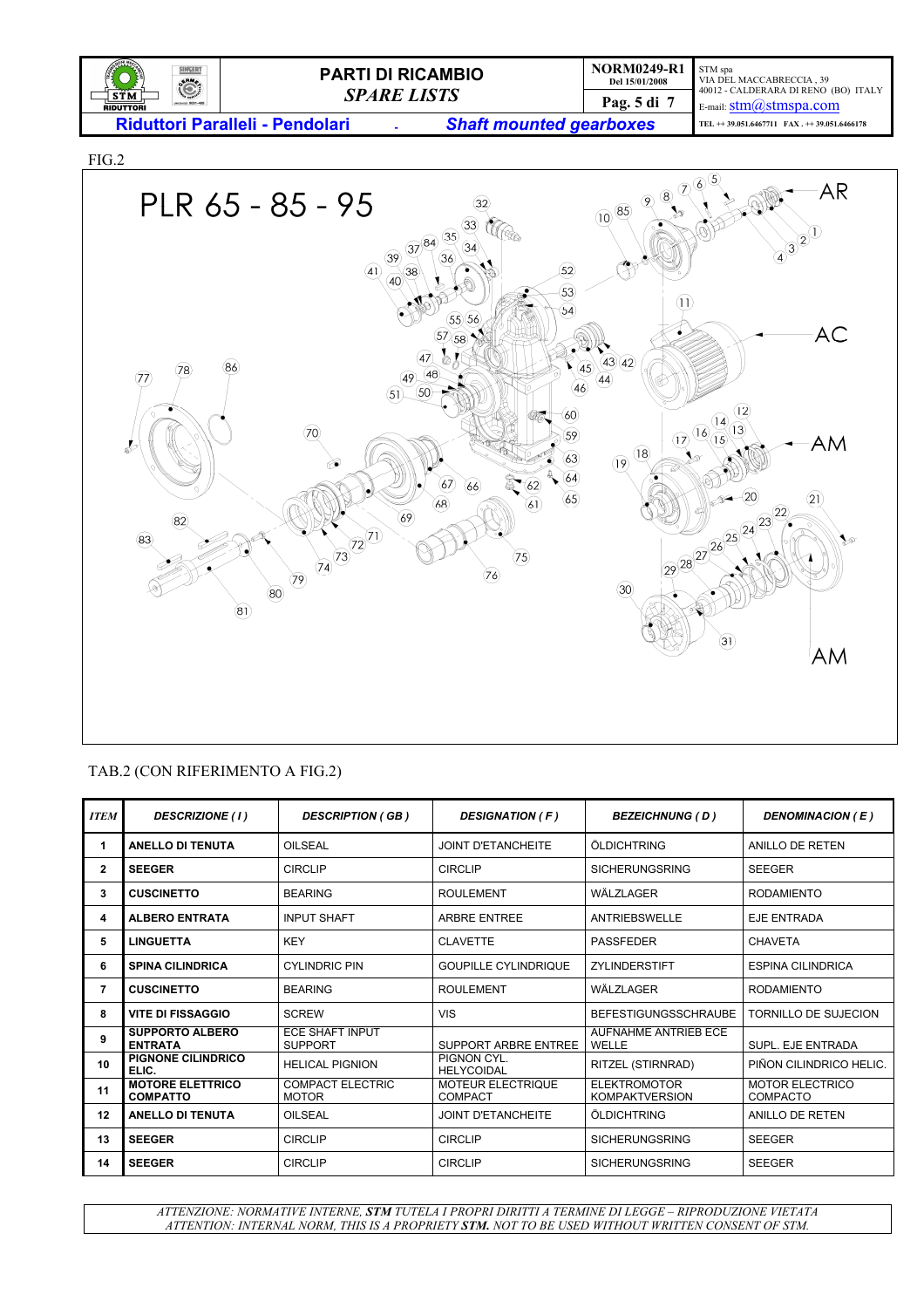

# **PARTI DI RICAMBIO**  *SPARE LISTS* **RIGHTLE PARTI DI RICAMBIO**<br> **RIDUTTORI -** *SPARE LISTS*<br>
Riduttori Paralleli - Pendolari - - - - - - - - Shaft mounted gearboxes

**NORM0249-R1 Del 15/01/2008**  STM spa VIA DEL MACCABRECCIA , 39 40012 - CALDERARA DI RENO (BO) ITALY E-mail: **stm**@stmspa.com **TEL ++ 39.051.6467711 FAX . ++ 39.051.6466178 Pag. 6 di 7** 

| <b>ITEM</b> | <b>DESCRIZIONE</b> (1)            | <b>DESCRIPTION (GB)</b>                    | <b>DESIGNATION (F)</b>              | <b>BEZEICHNUNG (D)</b>                        | <b>DENOMINACION (E)</b>                          |
|-------------|-----------------------------------|--------------------------------------------|-------------------------------------|-----------------------------------------------|--------------------------------------------------|
| 15          | <b>CUSCINETTO</b>                 | <b>BEARING</b>                             | <b>ROULEMENT</b>                    | WÄLZLAGER                                     | <b>RODAMIENTO</b>                                |
| 16          | <b>MANICOTTO</b>                  | <b>INPUT SHAFT IEC</b>                     | <b>MANCHON</b>                      | <b>ANTRIEBSWELLE IEC</b>                      | <b>MANGUITO</b>                                  |
| 17          | <b>VITE DI FISSAGGIO</b>          | <b>SCREW</b>                               | <b>VIS</b>                          | <b>BEFESTIGUNGSSCHRAUBE</b>                   | <b>TORNILLO DE SUJECION</b>                      |
| 18          | <b>FLAM PAM / CAMPANA</b>         | <b>MOTOR INPUT FLANGE</b><br>WITH COUPLING | <b>BRIDE MOTEUR / CLOCHE</b>        | MOTORFLANSCH MIT<br><b>KUPPLUNG</b>           | BRIDA PAM / CAMPANA                              |
| 19          | <b>CUSCINETTO</b>                 | <b>BEARING</b>                             | <b>ROULEMENT</b>                    | WÄLZLAGER                                     | <b>RODAMIENTO</b>                                |
| 20          | <b>VITE DI FISSAGGIO</b>          | <b>SCREW</b>                               | <b>VIS</b>                          | <b>BEFESTIGUNGSSCHRAUBE</b>                   | <b>TORNILLO DE SUJECION</b>                      |
| 21          | <b>VITE DI FISSAGGIO</b>          | <b>SCREW</b>                               | VIS                                 | <b>BEFESTIGUNGSSCHRAUBE</b>                   | TORNILLO DE SUJECION                             |
| 22          | <b>FLANGIA PAM</b>                | <b>MOTORFLANGE</b>                         | <b>BRIDE MOTEUR</b>                 | <b>MOTOR FLANSCH</b>                          | <b>BRIDA PAM</b>                                 |
| 23          | <b>ANELLO DI TENUTA</b>           | OILSEAL                                    | <b>JOINT D'ETANCHEITE</b>           | ÖLDICHTRING                                   | ANILLO DE RETEN                                  |
| 24          | <b>SEEGER</b>                     | <b>CIRCLIP</b>                             | <b>CIRCLIP</b>                      | <b>SICHERUNGSRING</b>                         | <b>SEEGER</b>                                    |
| 25          | <b>RASAMENTO</b>                  | <b>SHIM</b>                                | CALE                                | <b>EINSTELLSCHEIBE</b>                        | <b>ESPESOR</b>                                   |
| 26          | <b>SEEGER</b>                     | <b>CIRCLIP</b>                             | <b>CIRCLIP</b>                      | <b>SICHERUNGSRING</b>                         | <b>SEEGER</b>                                    |
| 27          | <b>CUSCINETTO</b>                 | <b>BEARING</b>                             | <b>ROULEMENT</b>                    | WÄLZLAGER                                     | <b>RODAMIENTO</b>                                |
| 28          | <b>MANICOTTO</b>                  | <b>INPUT SHAFT IEC</b>                     | <b>MANCHON</b>                      | <b>ANTRIEBSWELLE IEC</b>                      | <b>MANGUITO</b>                                  |
| 29          | <b>SUPPORTO FLAM</b>              | <b>IEC FLANGE INPUT</b><br><b>SUPPORT</b>  | <b>SUPPORT BRIDE MOTEUR</b>         | <b>AUFNAHME ANTRIEB IEC</b><br><b>FLANSCH</b> | SOPORTE FLAM                                     |
| 30          | <b>CUSCINETTO</b>                 | <b>BEARING</b>                             | <b>ROULEMENT</b>                    | WÄLZLAGER                                     | <b>RODAMIENTO</b>                                |
| 31          | <b>VITE DI FISSAGGIO</b>          | <b>SCREW</b>                               | <b>VIS</b>                          | <b>BEFESTIGUNGSSCHRAUBE</b>                   | TORNILLO DE SUJECION                             |
| 32          | <b>ANTIVIBRANTE</b>               |                                            |                                     |                                               |                                                  |
| 33          | <b>CUSCINETTO</b>                 | <b>BEARING</b>                             | <b>ROULEMENT</b>                    | WÄLZLAGER                                     | <b>RODAMIENTO</b>                                |
| 34          | <b>SEEGER</b>                     | <b>CIRCLIP</b>                             | <b>CIRCLIP</b>                      | <b>SICHERUNGSRING</b>                         | <b>SEEGER</b>                                    |
| 35          | <b>CORONA CILINDRICA</b><br>ELIC. | <b>HELICAL WHEEL</b>                       | ROUE CYLINDR.<br><b>HELICOIDALE</b> | ZAHNRAD (STIRNRAD)                            | <b>ENGRANAJE CILINDRICO</b><br><b>HELICOIDAL</b> |
| 36          | PIGNONE CILINDRICO<br>ELIC.       | <b>HELICAL PIGNION</b>                     | PIGNON CYL.<br><b>HELYCOIDAL</b>    | RITZEL (STIRNRAD)                             | PIÑON CILINDRICO HELIC.                          |
| 37          | <b>CUSCINETTO</b>                 | <b>BEARING</b>                             | <b>ROULEMENT</b>                    | WÄLZLAGER                                     | <b>RODAMIENTO</b>                                |
| 38          | <b>RASAMENTO</b>                  | <b>SHIM</b>                                | CALE                                | <b>EINSTELLSCHEIBE</b>                        | <b>ESPESOR</b>                                   |
| 39          | <b>SEEGER</b>                     | <b>CIRCLIP</b>                             | <b>CIRCLIP</b>                      | <b>SICHERUNGSRING</b>                         | <b>SEEGER</b>                                    |
| 40          | <b>SEEGER</b>                     | <b>CIRCLIP</b>                             | <b>CIRCLIP</b>                      | <b>SICHERUNGSRING</b>                         | <b>SEEGER</b>                                    |
| 41          | <b>COPERCHIO IN GOMMA</b>         | <b>RUBBER CAP</b>                          | <b>BOUCHON EN</b><br>CAOUTCHOUC     | <b>GUMMIDECKEL</b>                            | <b>TAPA DE GOMA</b>                              |
| 42          | <b>COPERCHIO IN GOMMA</b>         | <b>RUBBER CAP</b>                          | <b>BOUCHON EN</b><br>CAOUTCHOUC     | <b>GUMMIDECKEL</b>                            | <b>TAPA DE GOMA</b>                              |
| 43          | <b>SEEGER</b>                     | <b>CIRCLIP</b>                             | <b>CIRCLIP</b>                      | <b>SICHERUNGSRING</b>                         | <b>SEEGER</b>                                    |
| 44          | <b>CUSCINETTO</b>                 | <b>BEARING</b>                             | <b>ROULEMENT</b>                    | WÄLZLAGER                                     | <b>RODAMIENTO</b>                                |
| 45          | PIGNONE CILINDRICO<br>ELIC.       | <b>HELICAL PIGNION</b>                     | PIGNON CYL.<br><b>HELYCOIDAL</b>    | RITZEL (STIRNRAD)                             | PIÑON CILINDRICO HELIC.                          |
| 46          | <b>LINGUETTA</b>                  | <b>KEY</b>                                 | <b>CLAVETTE</b>                     | PASSFEDER                                     | <b>CHAVETA</b>                                   |
| 47          | <b>CORONA CILINDRICA</b><br>ELIC. | <b>HELICAL WHEEL</b>                       | ROUE CYLINDR.<br><b>HELICOIDALE</b> | ZAHNRAD (STIRNRAD)                            | ENGRANAJE CILINDRICO<br><b>HELICOIDAL</b>        |
| 48          | <b>CUSCINETTO</b>                 | <b>BEARING</b>                             | <b>ROULEMENT</b>                    | WÄLZLAGER                                     | <b>RODAMIENTO</b>                                |
| 49          | <b>RASAMENTO</b>                  | <b>SHIM</b>                                | CALE                                | <b>EINSTELLSCHEIBE</b>                        | <b>ESPESOR</b>                                   |
| 50          | <b>SEEGER</b>                     | <b>CIRCLIP</b>                             | <b>CIRCLIP</b>                      | <b>SICHERUNGSRING</b>                         | <b>SEEGER</b>                                    |
| 51          | <b>COPERCHIO IN GOMMA</b>         | <b>RUBBER CAP</b>                          | <b>BOUCHON EN</b><br>CAOUTCHOUC     | <b>GUMMIDECKEL</b>                            | TAPA DE GOMA                                     |
| 52          | <b>GUARNIZIONE</b>                | <b>GASKET</b>                              | <b>JOINT PAPIER</b>                 | <b>DICHTUNG</b>                               | <b>JUNTA</b>                                     |
| 53          | <b>TAPPO</b>                      | <b>PLUG</b>                                | <b>BOUCHON</b>                      | <b>VERSCHLUSS</b>                             | <b>TAPON</b>                                     |
| 54          | <b>GUARNIZIONE</b>                | <b>GASKET</b>                              | <b>JOINT PAPIER</b>                 | <b>DICHTUNG</b>                               | JUNTA                                            |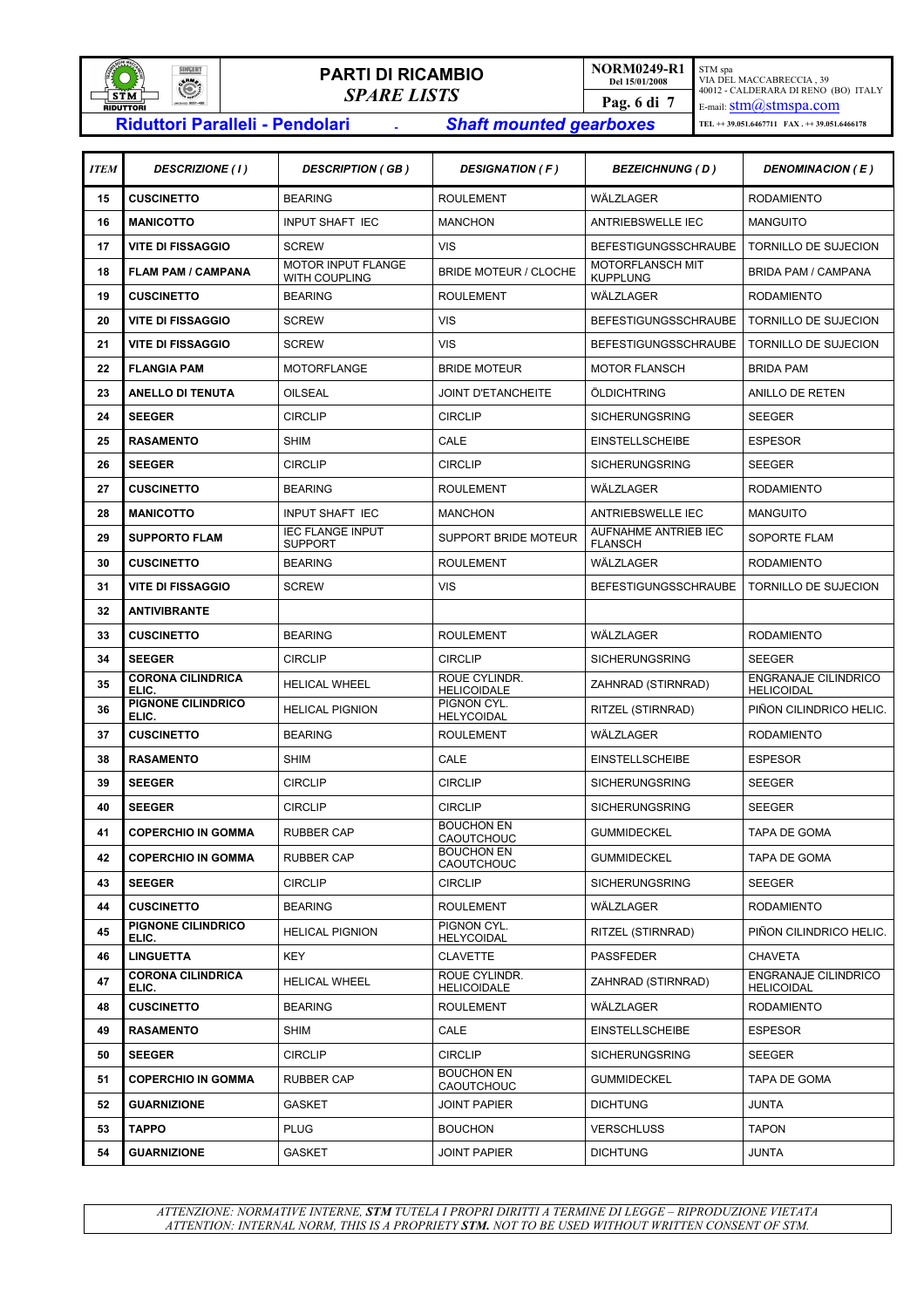

# **PARTI DI RICAMBIO**  *SPARE LISTS* **Riduttori Paralleli - Pendolari -** *Shaft mounted gearboxes*

**NORM0249-R1 Del 15/01/2008**  STM spa VIA DEL MACCABRECCIA , 39 40012 - CALDERARA DI RENO (BO) ITALY E-mail: **stm**@stmspa.com **TEL ++ 39.051.6467711 FAX . ++ 39.051.6466178 Pag. 7 di 7** 

| <b>ITEM</b> | <b>DESCRIZIONE (1)</b>                     | <b>DESCRIPTION (GB)</b>                   | <b>DESIGNATION (F)</b>                 | <b>BEZEICHNUNG ( D )</b>                       | <b>DENOMINACION (E)</b>                   |
|-------------|--------------------------------------------|-------------------------------------------|----------------------------------------|------------------------------------------------|-------------------------------------------|
| 55          | <b>TAPPO</b>                               | <b>PLUG</b>                               | <b>BOUCHON</b>                         | <b>VERSCHLUSS</b>                              | <b>TAPON</b>                              |
| 56          | <b>GUARNIZIONE</b>                         | <b>GASKET</b>                             | <b>JOINT PAPIER</b>                    | <b>DICHTUNG</b>                                | <b>JUNTA</b>                              |
| 57          | <b>TAPPO</b>                               | <b>PLUG</b>                               | <b>BOUCHON</b>                         | <b>VERSCHLUSS</b>                              | <b>TAPON</b>                              |
| 58          | <b>GUARNIZIONE</b>                         | <b>GASKET</b>                             | <b>JOINT PAPIER</b>                    | <b>DICHTUNG</b>                                | JUNTA                                     |
| 59          | <b>TAPPO</b>                               | <b>PLUG</b>                               | <b>BOUCHON</b>                         | <b>VERSCHLUSS</b>                              | <b>TAPON</b>                              |
| 60          | <b>GUARNIZIONE</b>                         | <b>GASKET</b>                             | <b>JOINT PAPIER</b>                    | <b>DICHTUNG</b>                                | JUNTA                                     |
| 61          | <b>TAPPO</b>                               | <b>PLUG</b>                               | <b>BOUCHON</b>                         | <b>VERSCHLUSS</b>                              | <b>TAPON</b>                              |
| 62          | <b>GUARNIZIONE</b>                         | <b>GASKET</b>                             | <b>JOINT PAPIER</b>                    | <b>DICHTUNG</b>                                | <b>JUNTA</b>                              |
| 63          | <b>CORPO</b>                               | <b>GEARCASE</b>                           | <b>CARTER</b>                          | <b>GEHÄUSE</b>                                 | CAJA                                      |
| 64          | <b>COPERCHIO</b>                           | <b>COVER</b>                              | <b>COUVERCLE</b>                       | <b>DECKEL</b>                                  | <b>TAPA</b>                               |
| 65          | <b>VITE DI FISSAGGIO</b>                   | <b>SCREW</b>                              | <b>VIS</b>                             | <b>BEFESTIGUNGSSCHRAUBE</b>                    | <b>TORNILLO DE SUJECION</b>               |
| 66          | <b>ANELLO DI TENUTA</b>                    | <b>OILSEAL</b>                            | <b>JOINT D'ETANCHEITE</b>              | ÖLDICHTRING                                    | ANILLO DE RETEN                           |
| 67          | <b>CUSCINETTO</b>                          | <b>BEARING</b>                            | <b>ROULEMENT</b>                       | WÄLZLAGER                                      | <b>RODAMIENTO</b>                         |
| 68          | <b>CORONA CILINDRICA</b><br>ELIC.          | <b>HELICAL WHEEL</b>                      | ROUE CYLINDR.<br><b>HELICOIDALE</b>    | ZAHNRAD (STIRNRAD)                             | ENGRANAJE CILINDRICO<br><b>HELICOIDAL</b> |
| 69          | <b>ALBERO USCITA</b>                       | <b>OUTPUT SHAFT</b>                       | ARBRE SORTIE                           | <b>ABTRIEBSWELLE</b>                           | <b>EJE SALIDA</b>                         |
| 70          | <b>LINGUETTA</b>                           | KEY                                       | <b>CLAVETTE</b>                        | <b>PASSFEDER</b>                               | <b>CHAVETA</b>                            |
| 71          | <b>CUSCINETTO</b>                          | <b>BEARING</b>                            | <b>ROULEMENT</b>                       | WÄLZLAGER                                      | <b>RODAMIENTO</b>                         |
| 72          | <b>RASAMENTO</b>                           | <b>SHIM</b>                               | CALE                                   | <b>EINSTELLSCHEIBE</b>                         | <b>ESPESOR</b>                            |
| 73          | <b>SEEGER</b>                              | <b>CIRCLIP</b>                            | <b>CIRCLIP</b>                         | <b>SICHERUNGSRING</b>                          | <b>SEEGER</b>                             |
| 74          | <b>ANELLO DI TENUTA</b>                    | OILSEAL                                   | <b>JOINT D'ETANCHEITE</b>              | ÖLDICHTRING                                    | ANILLO DE RETEN                           |
| 75          | <b>CALETTATORE</b>                         | <b>SHRINK DISC</b>                        | <b>FRETTE DE SERRAGE</b>               | <b>SCHRUMPFSCHEIBE</b>                         | <b>EMPALMADOR</b>                         |
| 76          | <b>ALBERO USCITA</b><br><b>CALETTATORE</b> | <b>OUTPUT SHAFT SHRINK</b><br><b>DISC</b> | ARBRE LENT FRETTE DE<br><b>SERRAGE</b> | <b>ABTRIEBSWELLE</b><br><b>SCHRUMPFSCHEIBE</b> | EJE SALIDA CON<br><b>EMPALMADOR</b>       |
| 77          | <b>VITE DI FISSAGGIO</b>                   | <b>SCREW</b>                              | <b>VIS</b>                             | <b>BEFESTIGUNGSSCHRAUBE</b>                    | TORNILLO DE SUJECION                      |
| 78          | <b>FL BASE</b>                             | FL OUTPUT FLANGE                          | <b>BRIDE DE SORTIE</b>                 | <b>ABTRIEBSFLANSCH FL</b>                      | <b>BRIDA BASE</b>                         |
| 79          | <b>VITE DI FISSAGGIO</b>                   | <b>SCREW</b>                              | <b>VIS</b>                             | <b>BEFESTIGUNGSSCHRAUBE</b>                    | TORNILLO DE SUJECION                      |
| 80          | <b>RONDELLA</b>                            | <b>WASHER</b>                             | <b>RONDELLE</b>                        | <b>UNTERLEGSCHEIBE</b>                         | <b>ARANDELA</b>                           |
| 81          | <b>ALBERO LENTO</b>                        | <b>OUTPUT SHAFT</b>                       | ARBRE PV SIMPLE                        | <b>ABTRIEBSWELLE</b>                           | EJE DE SALIDA                             |
| 82          | <b>LINGUETTA</b>                           | KEY                                       | <b>CLAVETTE</b>                        | PASSFEDER                                      | <b>CHAVETA</b>                            |
| 83          | <b>LINGUETTA</b>                           | <b>KEY</b>                                | <b>CLAVETTE</b>                        | <b>PASSFEDER</b>                               | <b>CHAVETA</b>                            |
| 84          | <b>LINGUETTA</b>                           | <b>KEY</b>                                | <b>CLAVETTE</b>                        | PASSFEDER                                      | <b>CHAVETA</b>                            |
| 85          | 0R                                         | $O - RING$                                | O – RING                               | $O - RING$                                     | $O - RING$                                |
| 86          | OR                                         | $O - RING$                                | $O - RING$                             | $O - RING$                                     | $O - RING$                                |
|             |                                            |                                           |                                        |                                                |                                           |